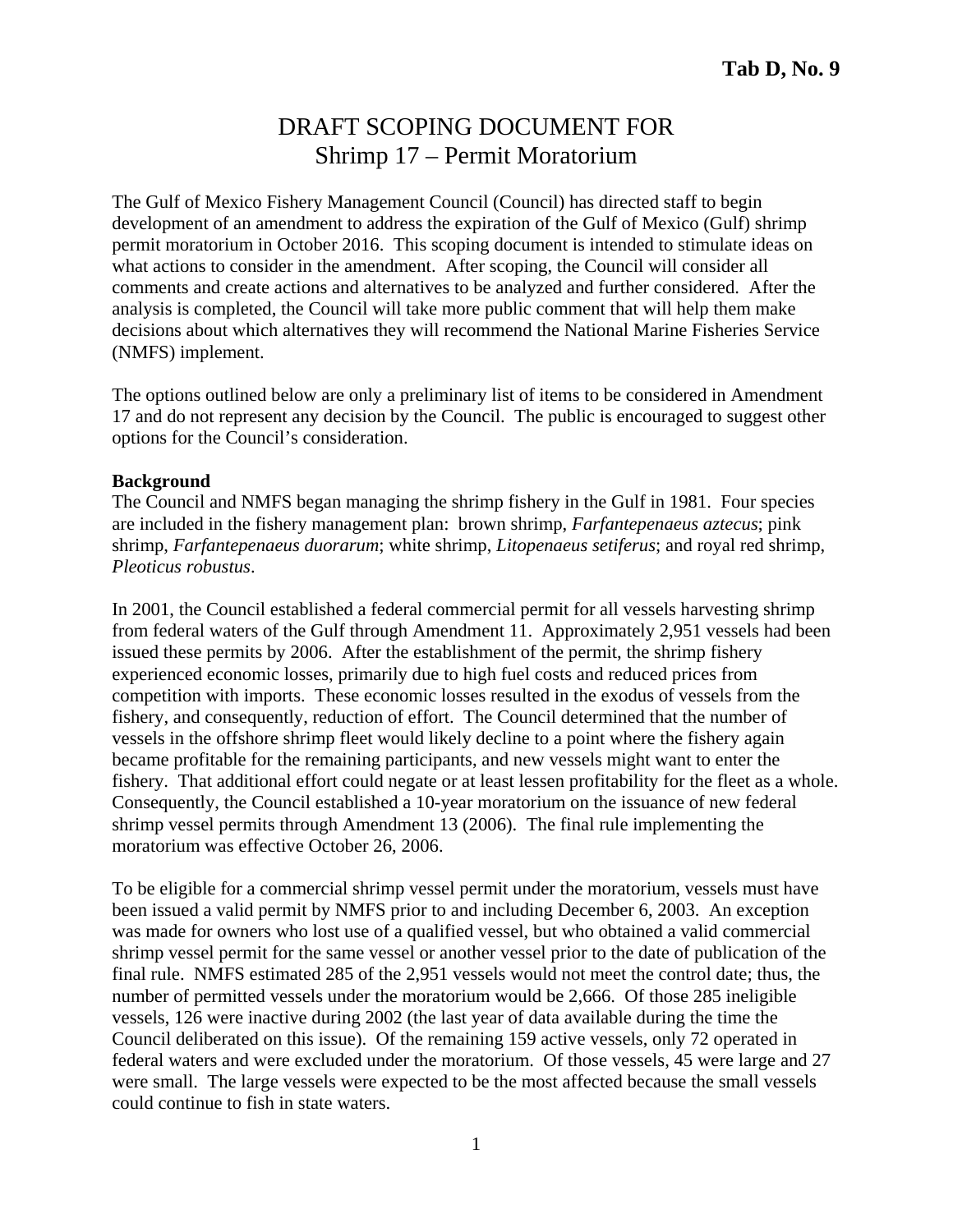Vessel owners had one year to obtain the new permit; NMFS issued 1,933 moratorium permits in that time. As of the end of 2014, 1,470 moratorium permits were valid or renewable (within one year of expiration); therefore, the number of permits has decreased by 463 since the moratorium began (Table 1). These permits have been permanently removed and are no longer available to the fishery.

| Year | <b>Number of Permits</b> | Number of Permits<br>Terminated |
|------|--------------------------|---------------------------------|
| 2007 | 1,933                    |                                 |
| 2008 | 1,907                    | 26                              |
| 2009 | 1,723                    | 184                             |
| 2010 | 1,633                    | 90                              |
| 2011 | 1,580                    | 53                              |
| 2012 | 1,533                    | 47                              |
| 2013 | 1,500                    | 33                              |
| 2014 | 1,470                    | 30                              |

**Table 1.** Number of valid or renewable Gulf commercial shrimp permits at the end of each year since implementation of the moratorium.

The permit moratorium will expire October 26, 2016. The Council may choose to: 1) allow the moratorium to expire and revert all federal shrimp permits to open access; 2) extend the moratorium for another period of time; or 3) establish a permanent limited access system for Gulf shrimp permits. The Council may also discuss creating reserve permits instead of allowing permits to expire, establishing qualification requirements to eliminate latent permits, and changing the status of the royal red shrimp endorsement.

# **Purpose and Need**

The purpose of this amendment is to determine if limiting access to permits is necessary for the Gulf shrimp fishery to prevent overcapacity and promote economic stability, and to protect shrimp stocks. The need for this action is to maintain efficiency of the Gulf shrimp fishery, help achieve optimum yield, and conserve the Gulf shrimp resource.

# **Discussion**

# Option 1: Moratorium expires

If the Council allows the moratorium to expire without any additional action, the federal shrimp vessel permit will become open access, meaning any person could purchase a permit from NMFS. Open access permits cost \$25 for the first permit, and \$10 for each additional permit. The Council could add qualification requirements, such as minimum annual landings or income. If the Council chooses this option, a plan amendment may not be needed, although they should discuss how circumstances have changed such that a moratorium is no longer necessary.

# Option 2: Moratorium extended

If the Council extends the moratorium, they would need to set a new expiration date. The Council would also need to decide if vessels must requalify for the permit (see below). If the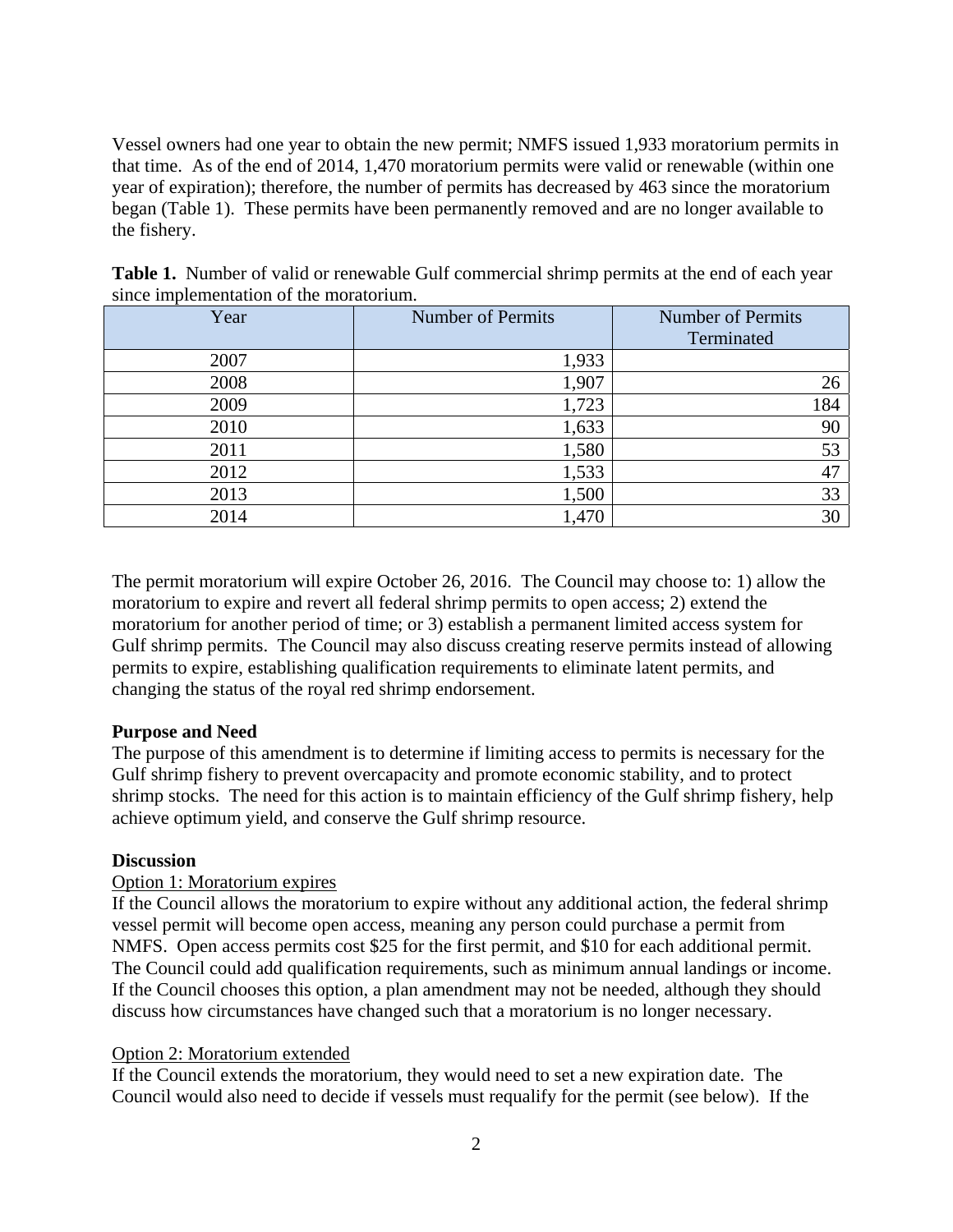Council chooses this option, they should discuss why the moratorium is still needed, and why a permanent limited access system is not necessary.

# Option 3: Limited access system implemented

A limited access system for shrimp permits would be the same as the moratorium, except that it would not have an expiration date. If the Council establishes a limited access system for Gulf shrimp permits, they could include all current moratorium permit holders or set new qualification requirements (see below). The Council would also need to affirm the conditions of the permit, such as annual renewals, transferability, and reporting requirements. If the Council chooses this option, they should discuss why a permanent limited access system is necessary for this fishery.

# Reserve Permits

Under either Option 2 or 3, if permits are not renewed, they would normally be terminated and no longer available to the fishery. However, the Council could choose to make those permits available to new entrants by putting those permits on a reserve status instead of a terminated status. This procedure would cap the number of permits at a set number, but not continue the passive reduction in permits currently occurring. The Council would need to choose the number of permits for the cap, or choose a date on which the permits would be capped at the number of valid and renewable permits at that time.

A system to re-issue the reserve permits would need to be established. Reserve permits could be available only to applicants who meet some criteria, such as low income, minority, veteran status, or citizenship; however, verification of such criteria could be difficult. Applicants could also be required to have a vessel of a certain size or other specification. To ensure only individuals intending to shrimp receive reserve permits, anyone granted a reserve permit could be required to land a certain level of shrimp within a set time after receiving the permit.

Another option is for NMFS to make reserve permits available once per year, and hold a lottery if more individuals applied than the available permits. Most simply, NMFS could issue reserve permits on a first-come-first-served basis to applicants.

# Qualification Requirements

If the Council chooses to extend the moratorium or establish a limited access system, they could also consider removing latent permits i.e., permits with little or no activity. To do this, qualification requirements could be established that must be met for a permit to qualify for annual renewal.

In the past, some federal commercial permits had an income requirement that needed to be met for renewal each year; however, the Council recently removed the income requirements for most of these permits (reef fish, king mackerel, and Spanish mackerel) because the requirements are easily circumvented. Only the spiny lobster permit still has an income requirement to match a requirement for the Florida spiny lobster permit.

Qualification could depend on landings. The Council would need to choose the time period to use, number of years to use (e.g., best 9 of 10 years, drop 2010), and landings level. Table 2 shows the number of permits with varying amounts of landings for a recent four-year period.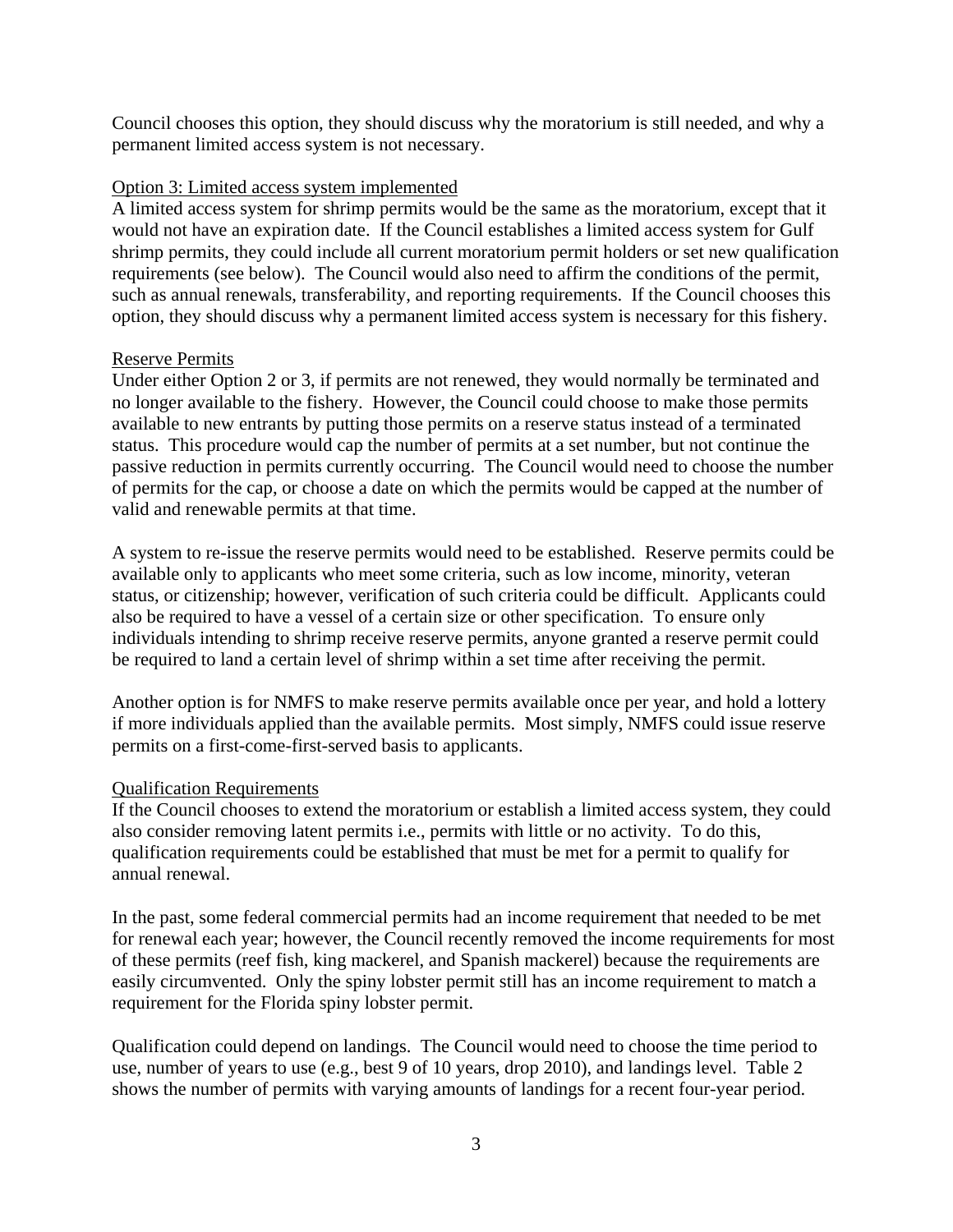Any permit with landings during the chosen time period lower than the chosen threshold could be considered latent and not renewed.

Because of the passive decline in permits (see Table 1), fishery participants have indicated the permit number is sufficiently reduced, and further reductions are not needed. Thus, if the Council does not intend to eliminate latent permits, qualification requirements should not be included in Amendment 17.

|                 | Number of permits with   | Number of permits that would   |  |
|-----------------|--------------------------|--------------------------------|--|
| Landings (lbs)  | average landings in each | be eliminated at this landings |  |
|                 | category                 | threshold                      |  |
| $\Omega$        | 211                      | 211                            |  |
| $1 - 1,000$     | 41                       | 252                            |  |
| 1,001-10,000    | 126                      | 378                            |  |
| 10,001-50,000   | 340                      | 718                            |  |
| 50,001-100,000  | 326                      | 1044                           |  |
| 100,001-150,001 | 292                      | 1336                           |  |
| 150,001-200,000 | 80                       | 1416                           |  |
| >200,000        | ⇁                        | 1423                           |  |

**Table 2.** Number of permits by landings, 2009-2012 based on 1,423 permits as of October 2013.

Source: Shrimp database, SEFSC-Galveston. Note: This data is preliminary and does not include all permits.

#### Royal red shrimp endorsement

Currently, any person with a valid Gulf commercial shrimp permit can obtain a royal red shrimp endorsement. As of March 12, 2015, 288 vessels had valid royal red shrimp endorsements; however, only an average of nine vessels per year, with a maximum of 17 vessels per year, landed royal red shrimp in the last ten years. The royal red shrimp stock has an annual catch limit that is above the current level of harvest; however, an endorsement that is available to all shrimp permit holders may allow increased effort. The Council could consider additional requirements for obtaining the endorsement or eliminate the endorsement. If the Council does not intend to change the endorsement requirements, this issue should not be included in Amendment 17.

# Current Regulations

# **§ 622.50 Permits, permit moratorium, and endorsements.**

(a) Gulf shrimp permit. For a person aboard a vessel to fish for shrimp in the Gulf EEZ or possess shrimp in or from the Gulf EEZ, a commercial vessel permit for Gulf shrimp must have been issued to the vessel and must be on board. See paragraph (b) of this section regarding a moratorium on commercial vessel permits for Gulf shrimp and the associated provisions. See paragraph (c) of this section, regarding an additional endorsement requirement related to royal red shrimp.

(b) Moratorium on commercial vessel permits for Gulf shrimp. The provisions of this paragraph (b) are applicable through October 26, 2016.

 (1) Moratorium permits are required. The only valid commercial vessel permits for Gulf shrimp are commercial vessel moratorium permits for Gulf shrimp. In accordance with the procedures specified in the Fishery Management Plan for the Shrimp Fishery of the Gulf of